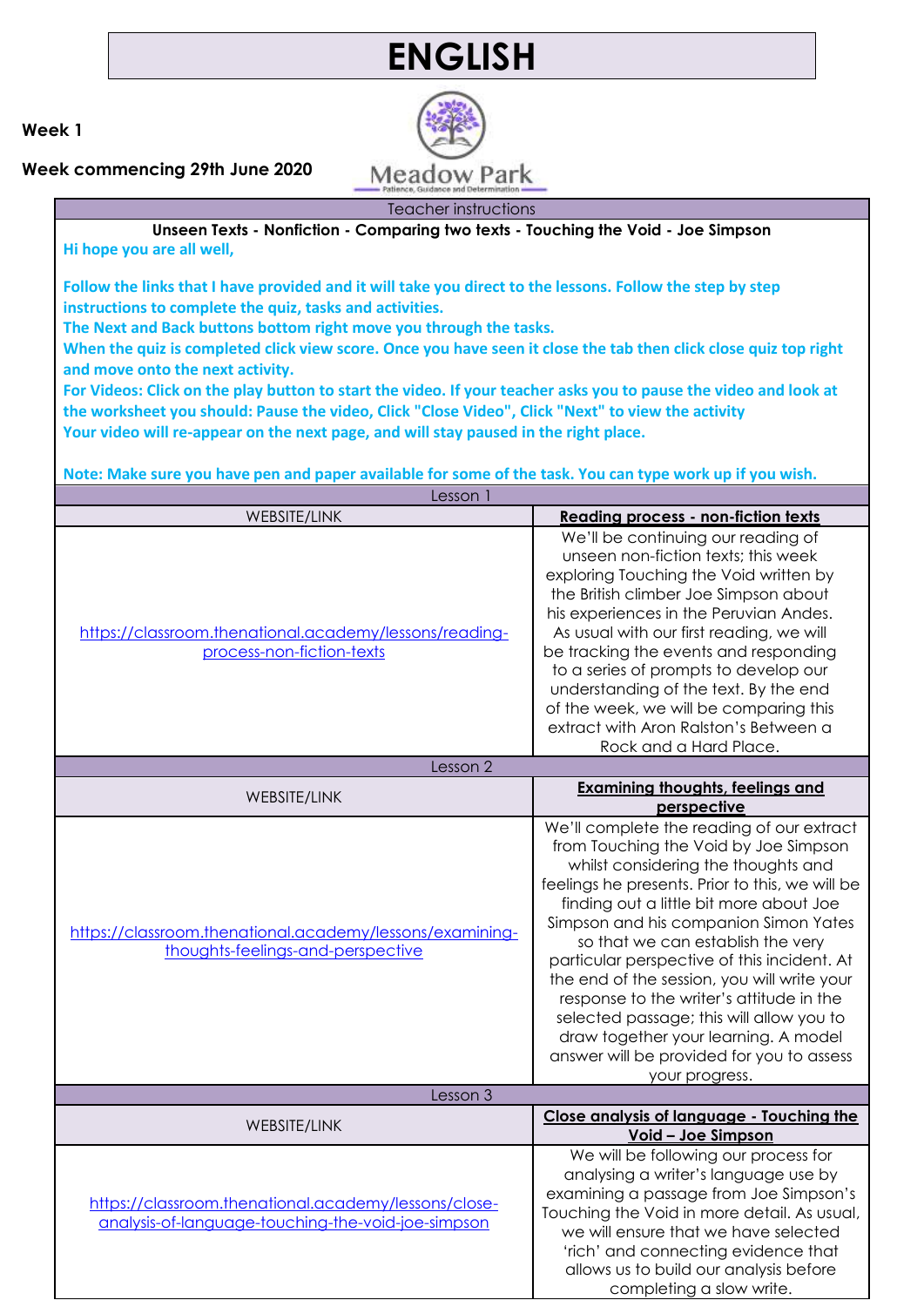| Lesson 4                                                                                                                       |                                                                                                                                                                                                                                                                                                                                                                                                                                                                                                                                                                                                                             |
|--------------------------------------------------------------------------------------------------------------------------------|-----------------------------------------------------------------------------------------------------------------------------------------------------------------------------------------------------------------------------------------------------------------------------------------------------------------------------------------------------------------------------------------------------------------------------------------------------------------------------------------------------------------------------------------------------------------------------------------------------------------------------|
| WEBSITE/LINK                                                                                                                   | <b>Summarising ideas across two texts</b><br>Between a Rock and a Hard Place - Aron<br>Ralston and Touching the Void - Joe<br>Simpson                                                                                                                                                                                                                                                                                                                                                                                                                                                                                       |
| https://classroom.thenational.academy/lessons/summarising-<br>ideas-across-two-texts-between-a-rock-and-a-hard-place-<br>aron- | We will be considering what the skill of<br>summary requires by working with our two<br>non-fiction texts, Between a Rock and<br>Hard Place and Touching the Void. We<br>will look at how we need to understand<br>the focus of the question and select<br>relevant supporting evidence to answer<br>our question. Crucial in the skill of<br>summary, is the idea of synthesising<br>information across the two texts and<br>showing what we have understood / can<br>infer. During the course of the lesson, we<br>will break down the process and<br>experiment with sentence stems to<br>support our written responses. |
| Lesson 5                                                                                                                       |                                                                                                                                                                                                                                                                                                                                                                                                                                                                                                                                                                                                                             |
| <b>WEBSITE/LINK</b>                                                                                                            | <b>Comparing writers' perspectives and</b><br>methods                                                                                                                                                                                                                                                                                                                                                                                                                                                                                                                                                                       |
| https://classroom.thenational.academy/lessons/comparing-<br>writers-perspectives-and-methods                                   | In this final lesson of the week, we will be<br>comparing both our unseen fiction texts<br>and looking at how the two writers'<br>perspectives influence the way they write<br>their accounts of being trapped. We will<br>break down the task and first establish key<br>similarities and differences in their<br>attitudes. We will then use a planning<br>frame to read extracts from the two texts<br>and select our evidence. You will have an<br>opportunity to write up your response<br>using a framework to support your answer.                                                                                   |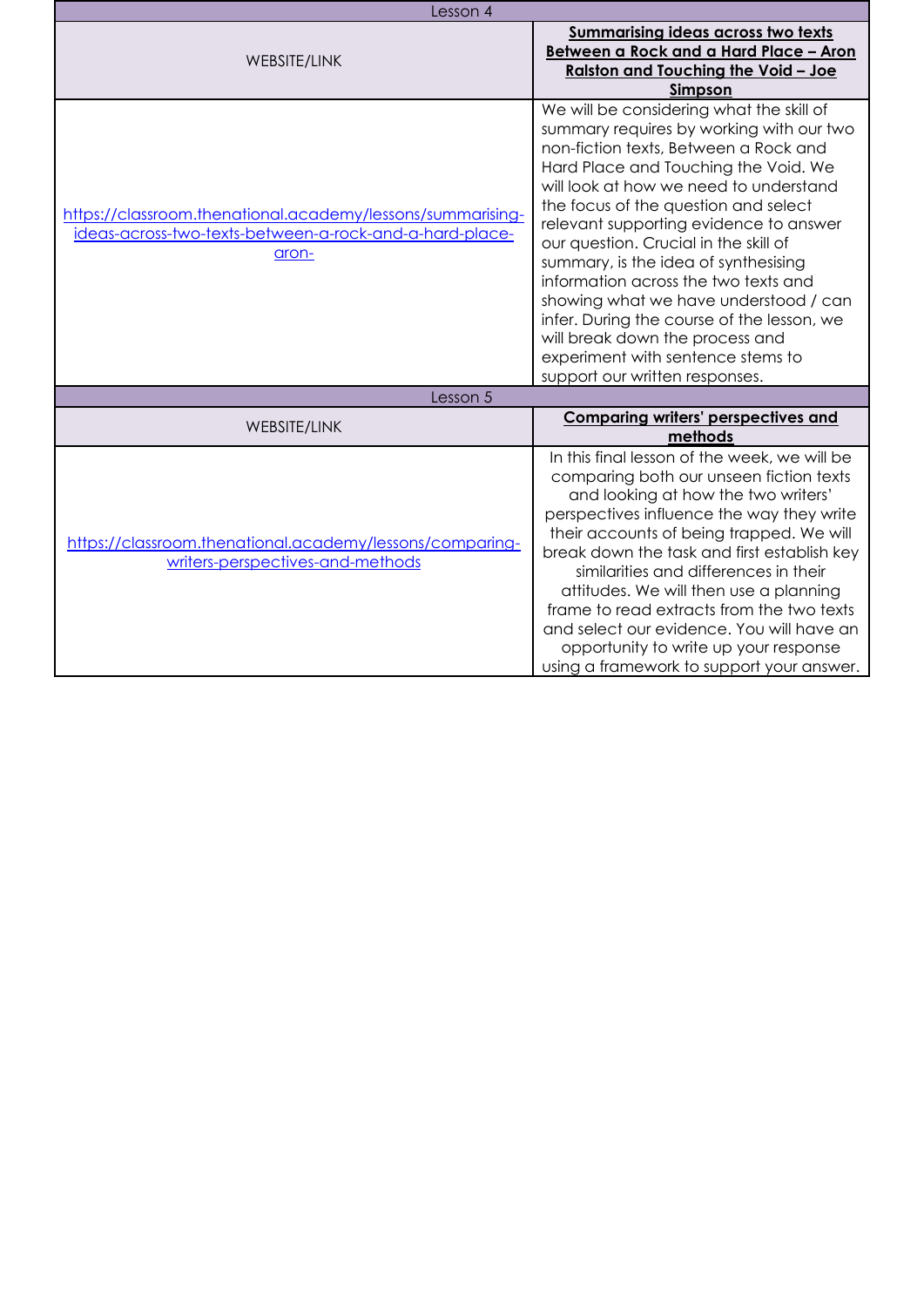**Week 2**

## **Week commencing 6th July 2020**

| Teacher instructions                                                                                             |                                                                                               |  |
|------------------------------------------------------------------------------------------------------------------|-----------------------------------------------------------------------------------------------|--|
| Alternative perspectives - Isabella Bird                                                                         |                                                                                               |  |
| Hi hope you are all well,                                                                                        |                                                                                               |  |
| Follow the links that I have provided and it will take you direct to the lessons. Follow the step by step        |                                                                                               |  |
| instructions to complete the quiz, tasks and activities.                                                         |                                                                                               |  |
| The Next and Back buttons bottom right move you through the tasks.                                               |                                                                                               |  |
| When the quiz is completed click view score. Once you have seen it close the tab then click close quiz top right |                                                                                               |  |
| and move onto the next activity.                                                                                 |                                                                                               |  |
| For Videos: Click on the play button to start the video. If your teacher asks you to pause the video and look at |                                                                                               |  |
| the worksheet you should: Pause the video, Click "Close Video", Click "Next" to view the activity                |                                                                                               |  |
| Your video will re-appear on the next page, and will stay paused in the right place.                             |                                                                                               |  |
| Note: Make sure you have pen and paper available for some of the task. You can type work up if you wish.         |                                                                                               |  |
| Lesson 1                                                                                                         |                                                                                               |  |
| WEBSITE/LINK                                                                                                     | <b>Reading Unseen non-fiction texts - The</b>                                                 |  |
|                                                                                                                  | Hawaiian Archipelago - Isabella Bird                                                          |  |
|                                                                                                                  | We'll be continuing our reading of<br>unseen non-fiction texts, this week                     |  |
|                                                                                                                  | looking at a pre-1900 extract from the                                                        |  |
|                                                                                                                  | pioneering Victorian explorer and                                                             |  |
| https://classroom.thenational.academy/lessons/reading-                                                           | naturalist, Isabella Bird. As usual with our                                                  |  |
| unseen-non-fiction-texts-the-hawaiian-archipelago-isabella-                                                      | first reading, we will be tracking the                                                        |  |
| <b>bird</b>                                                                                                      | events and responding to a series of<br>prompts to develop our understanding                  |  |
|                                                                                                                  | of the text. At the end of the lesson, we                                                     |  |
|                                                                                                                  | will reflect on the 'Big Picture' issues the                                                  |  |
|                                                                                                                  | text has presented by considering the 4                                                       |  |
| Lesson 2                                                                                                         | Conflicts.                                                                                    |  |
| WEBSITE/LINK                                                                                                     | <b>Analysis of language</b>                                                                   |  |
|                                                                                                                  |                                                                                               |  |
|                                                                                                                  | We will then be following our process for                                                     |  |
|                                                                                                                  | analysing a writer's language use by                                                          |  |
|                                                                                                                  | examining the final part of our extract from                                                  |  |
| https://classroom.thenational.academy/lessons/analysis-of-<br>language                                           | Isabella Bird's The Hawaiian Archipelago.                                                     |  |
|                                                                                                                  | As usual, we will ensure that we have                                                         |  |
|                                                                                                                  | selected 'rich' and connecting evidence<br>that allows us to build our analysis before        |  |
|                                                                                                                  | completing a slow write.                                                                      |  |
| Lesson 3                                                                                                         |                                                                                               |  |
| <b>WEBSITE/LINK</b>                                                                                              | <b>Alternative Perspectives - Hawaiian</b>                                                    |  |
|                                                                                                                  | Archipelago - Isabella Bird                                                                   |  |
|                                                                                                                  | We will begin to develop our response to<br>Isabella Bird's perspective by defining her       |  |
|                                                                                                                  | thoughts and feelings and placing her                                                         |  |
| https://classroom.thenational.academy/lessons/alternative-<br>perspectives-hawaiian-archipelago-isabella-bird    | extract within a social and historical                                                        |  |
|                                                                                                                  | context of Victorian travel writing. Next, we                                                 |  |
|                                                                                                                  | will look at a written response to the extract<br>using a writing frame to help organise your |  |
|                                                                                                                  | thoughts.                                                                                     |  |
| Lesson 4                                                                                                         |                                                                                               |  |
| WEBSITE/LINK                                                                                                     | Comparing texts - form and function -                                                         |  |
|                                                                                                                  | <b>Isabella Bird and Aron Ralston</b>                                                         |  |
|                                                                                                                  | We will be revisiting Aron Ralston's Between<br>a Rock and a Hard Place and drawing           |  |
| https://classroom.thenational.academy/lessons/comparing-                                                         | comparisons to this week's set text by                                                        |  |
| texts-form-and-function-isabella-bird-and-aron-ralston                                                           | Isabella Bird, Hawaiian Archipelago. We will                                                  |  |
|                                                                                                                  | consolidate our comparison skills by using                                                    |  |
|                                                                                                                  | our framework for selecting evidence and<br>structuring a written response.                   |  |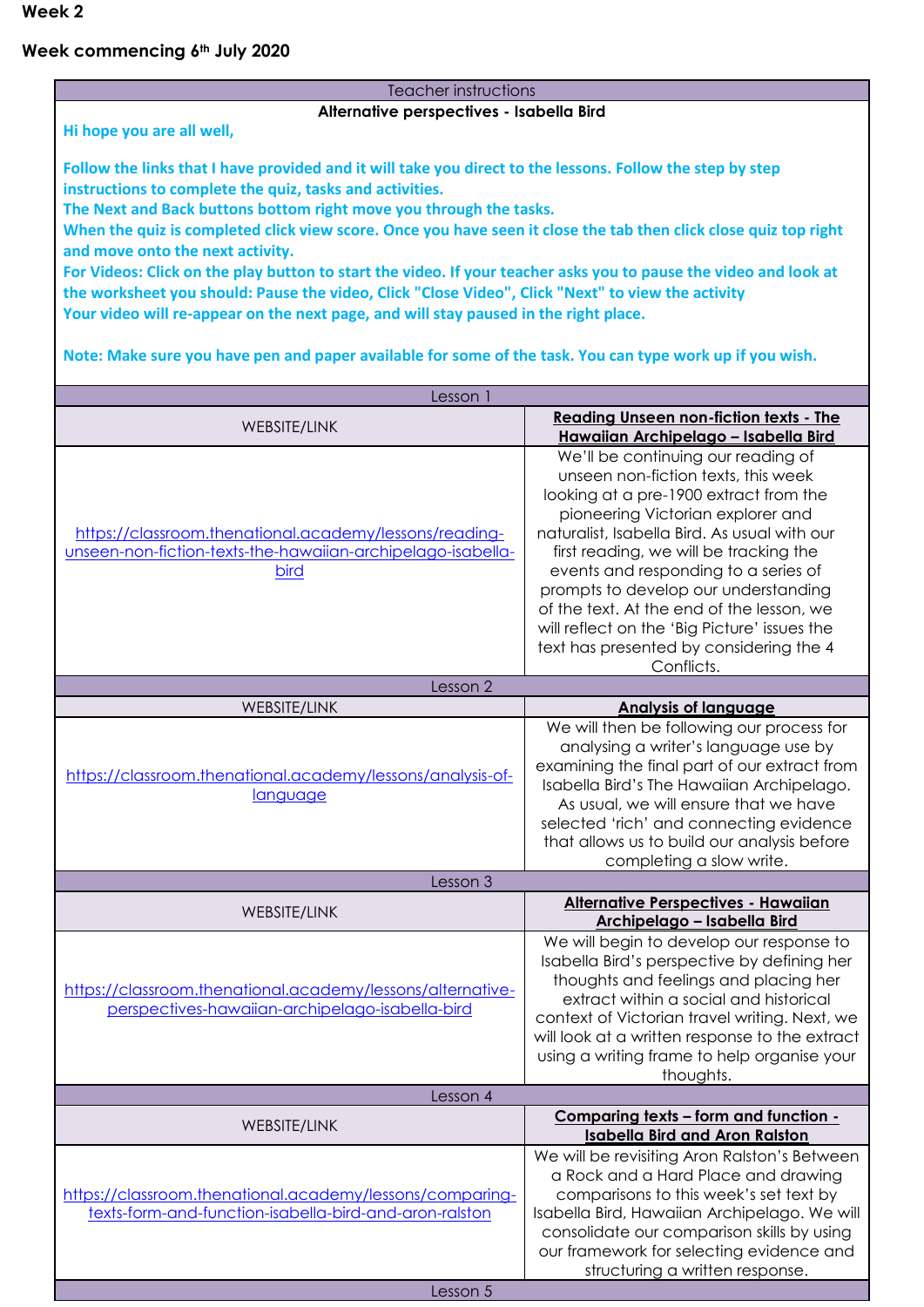| We'll be reflecting on the three non-fiction<br>texts we have read and considering who<br>has inspired us the most: Ralston, Simpson<br>or Bird? In order to arrive at your decision,<br>you will have an opportunity to engage in<br>https://classroom.thenational.academy/lessons/personal-<br>an evaluative task before reviewing your<br>response-who-has-inspired-you<br>candidate's story and finally writing up your<br>response. The main priority today is to give<br>your personal response, really reflecting on<br>your feelings towards each of the | WEBSITE/LINK | Personal response - who has inspired you? |
|------------------------------------------------------------------------------------------------------------------------------------------------------------------------------------------------------------------------------------------------------------------------------------------------------------------------------------------------------------------------------------------------------------------------------------------------------------------------------------------------------------------------------------------------------------------|--------------|-------------------------------------------|
| made.                                                                                                                                                                                                                                                                                                                                                                                                                                                                                                                                                            |              | individuals and the decisions they have   |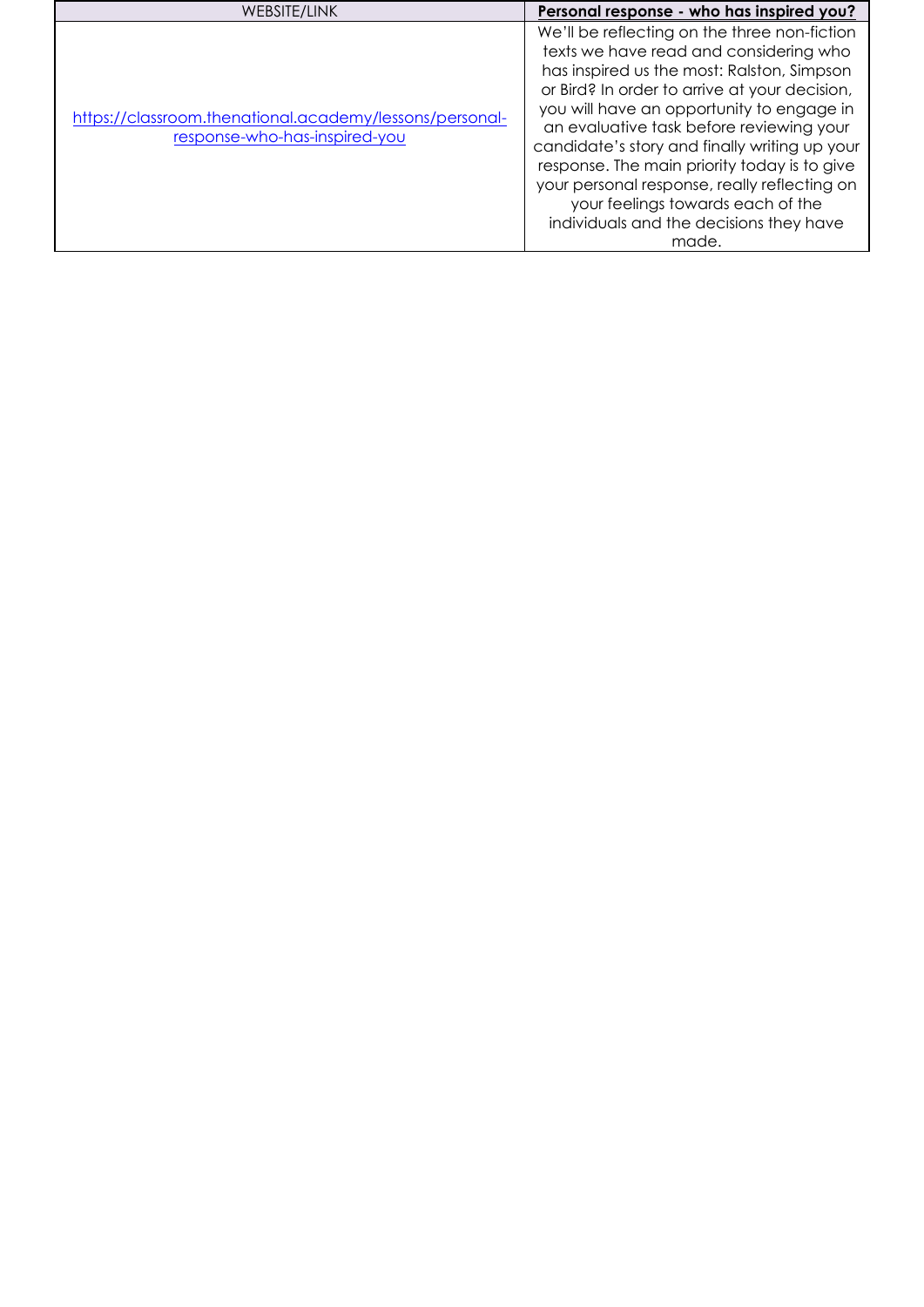## **Week commencing 13th July 2020**

| Teacher instructions                                                                                             |                                                                                           |  |
|------------------------------------------------------------------------------------------------------------------|-------------------------------------------------------------------------------------------|--|
| Viewpoint Writing - Planning - 'Heroes'                                                                          |                                                                                           |  |
| Hi hope you are all well,                                                                                        |                                                                                           |  |
| Follow the links that I have provided and it will take you direct to the lessons. Follow the step by step        |                                                                                           |  |
| instructions to complete the quiz, tasks and activities.                                                         |                                                                                           |  |
| The Next and Back buttons bottom right move you through the tasks.                                               |                                                                                           |  |
| When the quiz is completed click view score. Once you have seen it close the tab then click close quiz top right |                                                                                           |  |
| and move onto the next activity.                                                                                 |                                                                                           |  |
| For Videos: Click on the play button to start the video. If your teacher asks you to pause the video and look at |                                                                                           |  |
| the worksheet you should: Pause the video, Click "Close Video", Click "Next" to view the activity                |                                                                                           |  |
| Your video will re-appear on the next page, and will stay paused in the right place.                             |                                                                                           |  |
| Note: Make sure you have pen and paper available for some of the task. You can type work up if you wish.         |                                                                                           |  |
|                                                                                                                  |                                                                                           |  |
| Lesson 1                                                                                                         |                                                                                           |  |
| <b>WEBSITE/LINK</b>                                                                                              | Generating ideas - stimulus extract                                                       |  |
|                                                                                                                  | We'll be looking at viewpoint or                                                          |  |
|                                                                                                                  | discursive writing. We'll be exploring a                                                  |  |
|                                                                                                                  | question that will build on our unseen                                                    |  |
|                                                                                                                  | non-extract fiction reading which gave                                                    |  |
| https://classroom.thenational.academy/lessons/generating-                                                        | us individuals who could be considered                                                    |  |
| ideas-stimulus-extract                                                                                           | inspirational. This week, we will be<br>considering the statement: "People who            |  |
|                                                                                                                  | save lives, or help improve the lives of                                                  |  |
|                                                                                                                  | others, are the true role models of                                                       |  |
|                                                                                                                  | today." Today, we will examine a                                                          |  |
|                                                                                                                  | response to this statement and consider                                                   |  |
|                                                                                                                  | how it has been constructed.                                                              |  |
| Lesson 2                                                                                                         |                                                                                           |  |
|                                                                                                                  |                                                                                           |  |
| <b>WEBSITE/LINK</b>                                                                                              | Planning techniques - Logos, ethos and                                                    |  |
|                                                                                                                  | pathos                                                                                    |  |
|                                                                                                                  | We will be looking at planning techniques                                                 |  |
|                                                                                                                  | that will help us generate ideas as well as                                               |  |
| https://classroom.thenational.academy/lessons/planning-                                                          | produce a balanced and thoughtful                                                         |  |
| techniques-logos-ethos-and-pathos                                                                                | viewpoint essay plan. We will do this by<br>looking to the Greeks and learning about      |  |
|                                                                                                                  | 'logos', 'ethos,' 'pathos' and 'Kairos'. You                                              |  |
|                                                                                                                  | will then have an opportunity to start                                                    |  |
|                                                                                                                  | creating a plan using a framework to help                                                 |  |
|                                                                                                                  | sequence your ideas.                                                                      |  |
| Lesson 3                                                                                                         |                                                                                           |  |
| WEBSITE/LINK                                                                                                     | Writing an effective introduction                                                         |  |
|                                                                                                                  | We will be returning to our plan and looking                                              |  |
|                                                                                                                  | at how to develop an effective<br>introduction to our essay. We will start by             |  |
|                                                                                                                  | reviewing the model answer and                                                            |  |
|                                                                                                                  | considering how the introduction works.                                                   |  |
|                                                                                                                  | We will then look at the technique of a                                                   |  |
|                                                                                                                  | 'drop paragraph' and consider how                                                         |  |
| https://classroom.thenational.academy/lessons/writing-an-                                                        | different choices are made depending on                                                   |  |
| effective-introduction                                                                                           | the purpose and audience of our task and                                                  |  |
|                                                                                                                  | the relationship we need to establish with                                                |  |
|                                                                                                                  | our reader. After examining the features of<br>a 'drop paragraph' you will return to your |  |
|                                                                                                                  | own plan and write the first section.                                                     |  |
|                                                                                                                  |                                                                                           |  |